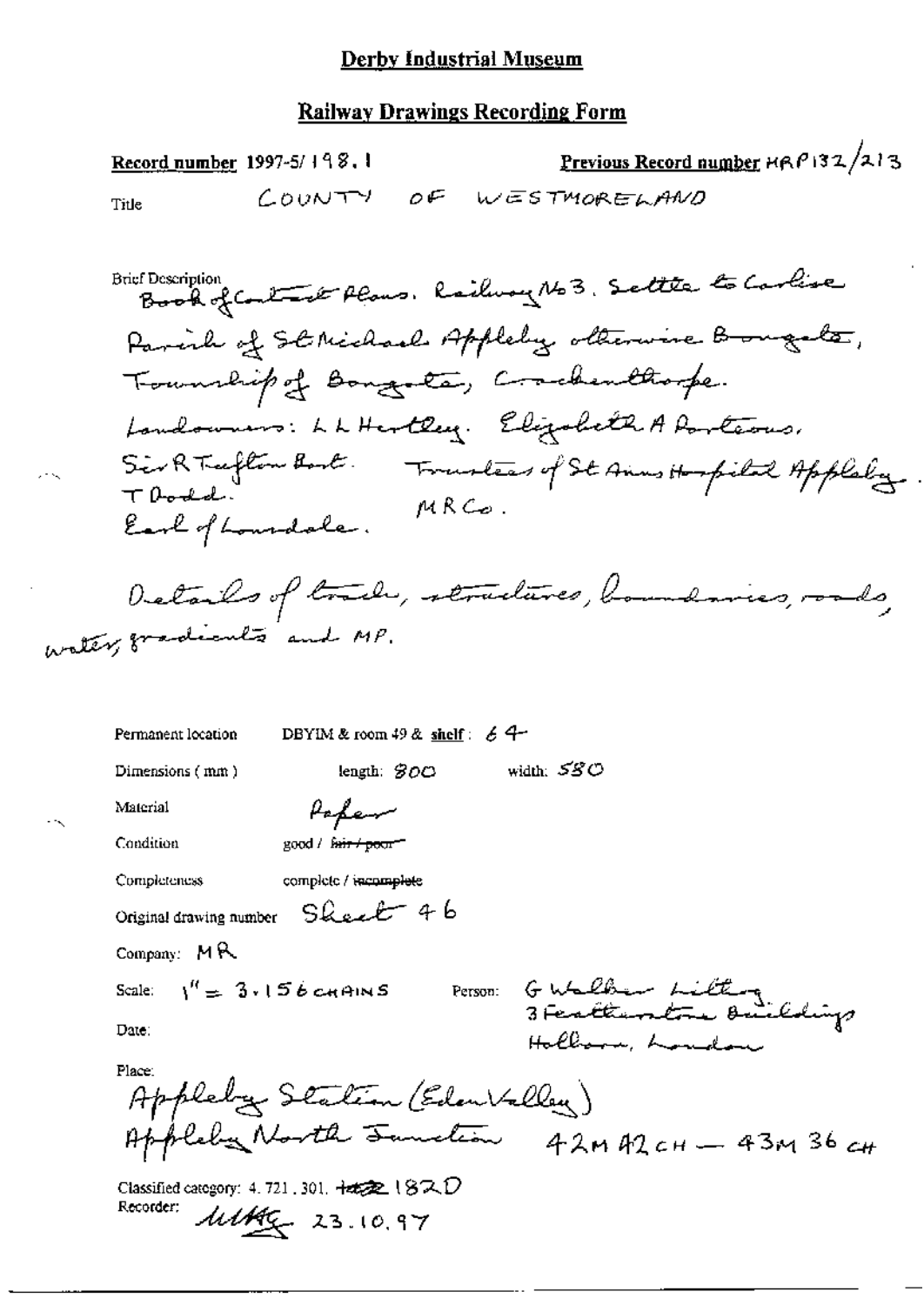Ц.

Previous Record number  $\kappa \kappa \rho$  132/213 Record number 1997-5/198.2 COUNTY OF WESTMORELATION Title Book of Contract Plans, Railway 163. Settle to Carlise **Brief Description** Partik of hong Marton Landowners: Many Speeding. Mary Belles. MRCO.<br>TBellas JStavanson. W Hopes. I Revenuel J Athinson. Jane Harrison. J Thomborow. R Jackson " vacamente et al. structures, houndaries, vordes with, gradients and MP. DBYIM & room 49 & shelf:  $64$ Permanent location width:  $\mathcal{SGO}$ length:  $900$ Dimensions (mm) Paper Material good / fair / poor" Condition complete / incomplete Completeness Original drawing number Sheet 47 Company:  $MR$ Scale:  $1'' = 3.156$  cHAINS Ferson: GWalker Litting Date: Hollarn, London Place: \_\_<br>43 мр 36 сн — 44мр 46 сн Classified category: 4, 721, 301,  $+62$   $+62$ Recorder:

 $\frac{\text{111}}{40}$  23.10.97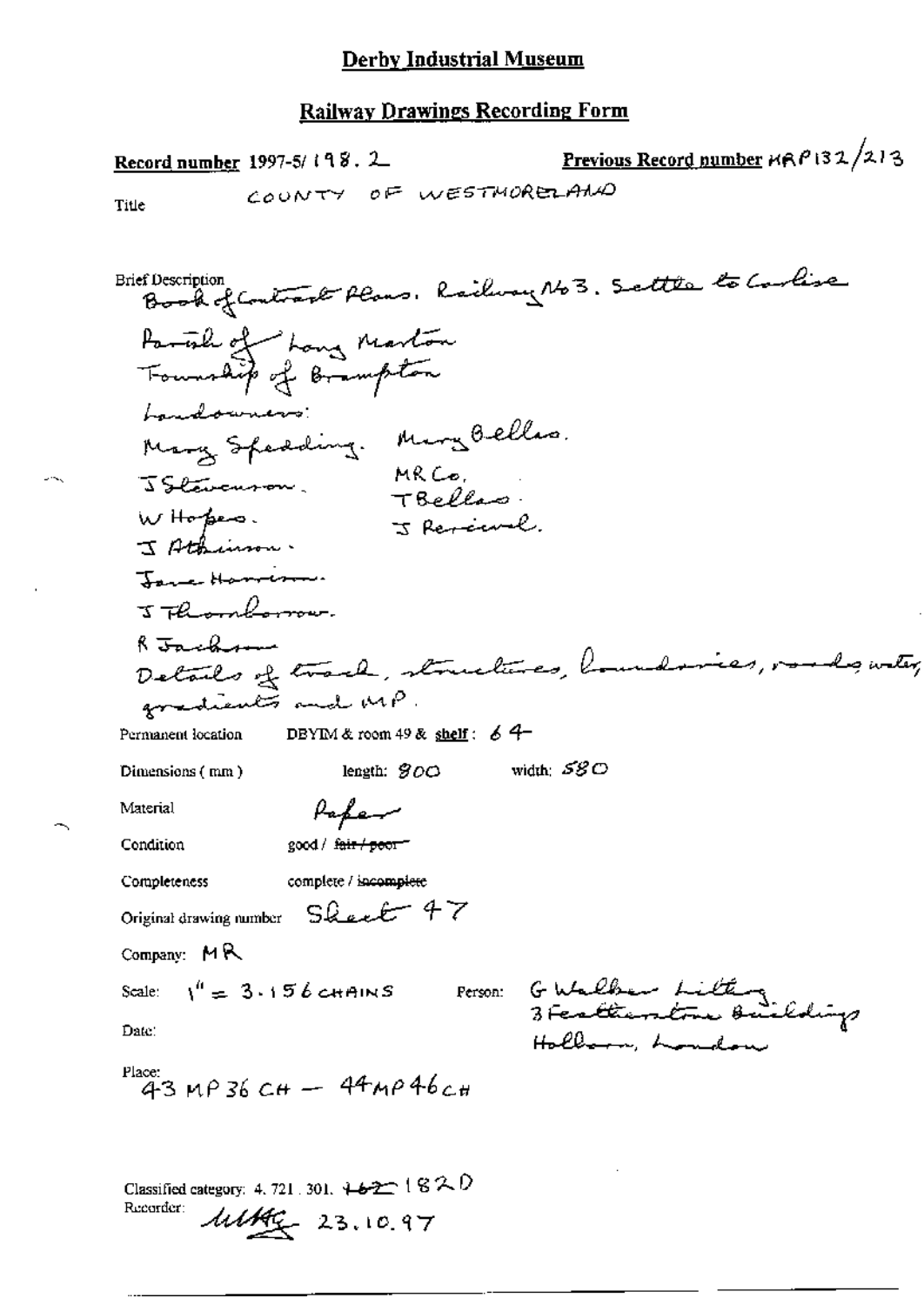## Derby Industrial Museum

### **Railway Drawings Recording Form**

Previous Record number HRP132/213 Record number 1997-5/198.3 COUNTY OF WESTMORELAND Title Book of Contract Plans, Rachway No3, Settle to Corlise **Brief Description** Ramida of Lang Marton Township of Brampton, Long Marton Lamotommen MCarmbey Jane Bellasis SBellos W Shephend J Discon TBelles Inclement Simpson RStephenson J Flompson J Jameson Evens Cornilla Courtenay Many Spedding J Athinson J Bargot Reason RAthermon WHokes I Thermberrow letails of track, structures, houndaries, roads, water, gradiants and MP. Permanent location DBYIM & room 49 & shelf:  $64$ length:  $$00$  width:  $$80$ Dimensions (mm) Paper Material good / fair / poor Condition complete / incomplete Completeness Original drawing number Sheet 48 Company:  $MR$ G Walker Litting<br>3 Fertiunton Buildigs Scale:  $1^4 = 3.156$  chains Person: Date: Hollow, London Place: Long Marlon  $44\mu$ p  $46cH - 45MP56cH$ 

Recorder:

 $\mu$ 14  $\mu$  23.10.97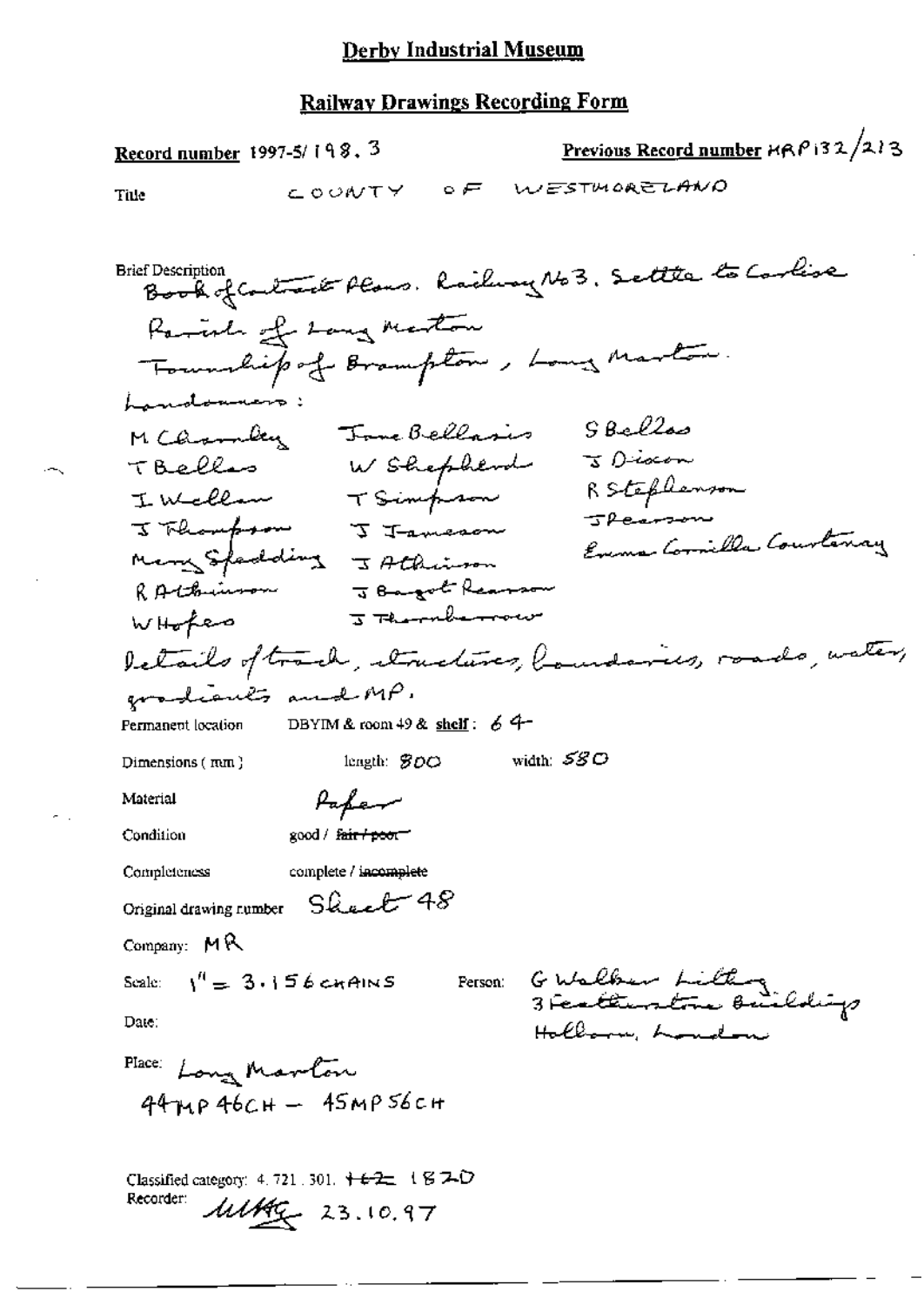Record number 1997-5/198.4-

Previous Record number 
$$
MRP132/213
$$

Title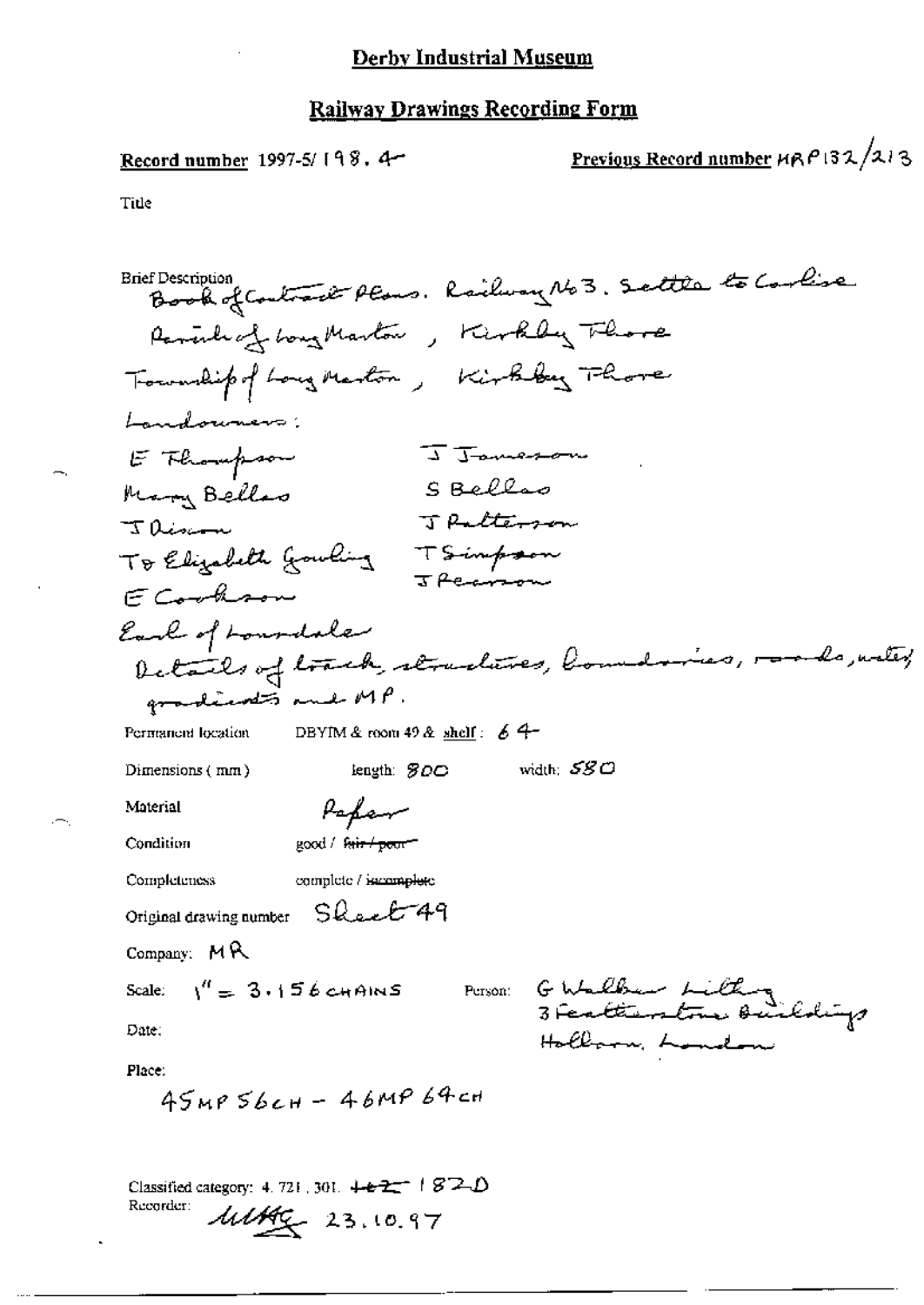Previous Record number HRP132/213 Record number 1997-5/198.5 COUNTY OF WESTMORELAND Title Book of Contract Plans. Railway No3. Settle to Carlise **Brief Description** Parish of Kirkely Thore, Newliggin Foundity of rightly Flore. Lamdonnano; Margaret Athinson, Elizabeth M george, John Healis & G. A Robins ECookson last of Loundale I graham H Oslimson<br>W Crachanthorpe Details of track, stractures, boundaries, roads, water, gradients and MP. DBYIM & room 49 & shelf:  $64$ Permanent location width:  $530^{\circ}$ length: 300 Dimensions  $($  mm $)$ Papen Material good / fair / poor" Condition complete / incomplete Completeness Original drawing number Sheet 50 Company:  $MR$ Person: Gutalban Litting Scale:  $\sqrt{n} = 3.156$  chains Date: Hollern London Place: 46 MP 64CH - 47 MP 75CH Classified category: 4, 721, 301,  $+ 22 + 182 = 0$ Recorder:

 $\frac{\text{111}}{40}$  23.10.97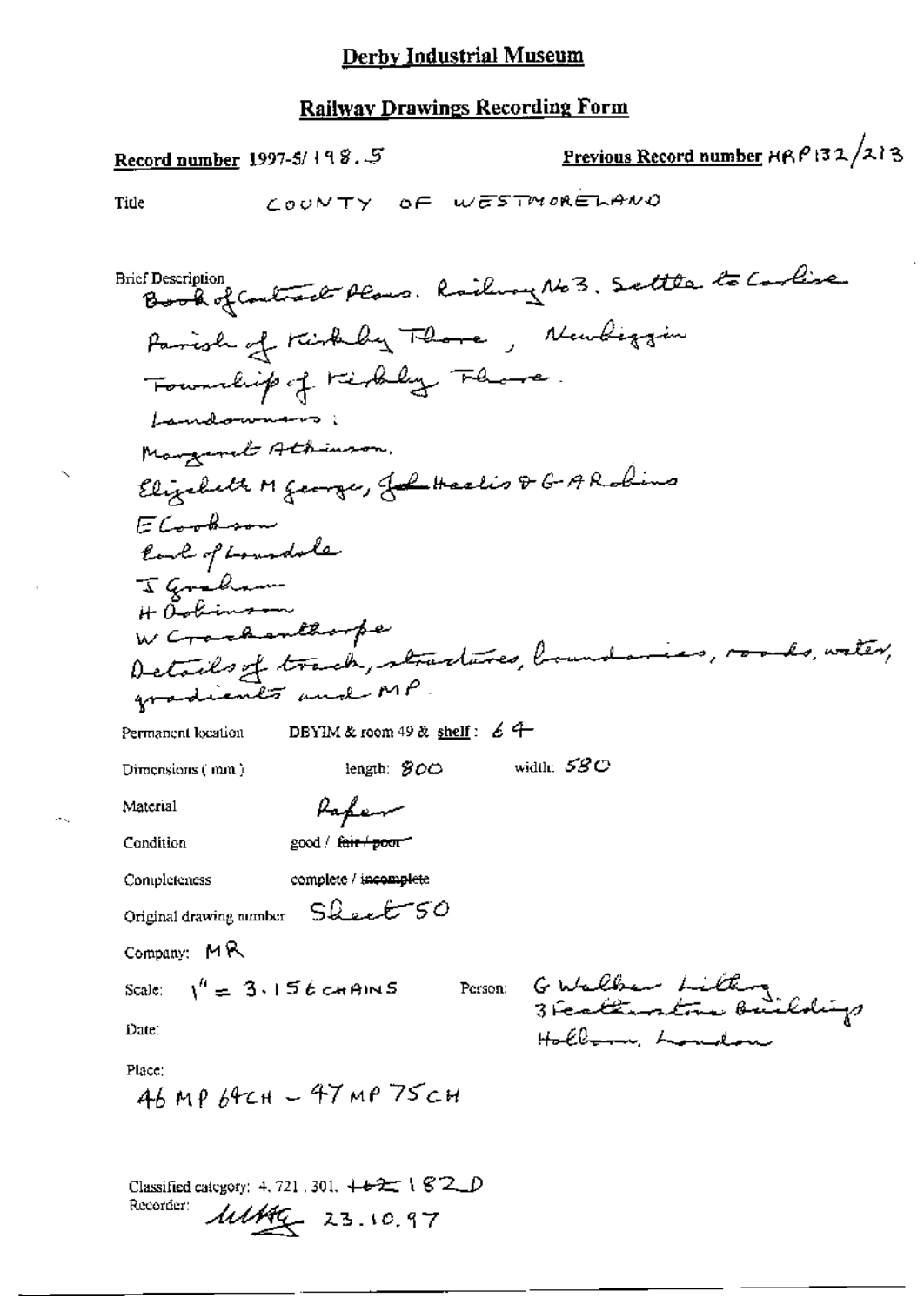|       | Previous Record number HRP132/213<br>Record number, 1997-5/198. 6                                                                                                                                |
|-------|--------------------------------------------------------------------------------------------------------------------------------------------------------------------------------------------------|
|       | COUNTY OF WESTWORELAND<br>Title                                                                                                                                                                  |
|       | Book of Contract Plans, Railway No 3, Settle to Carlise<br><b>Brief Description</b>                                                                                                              |
|       | Parente of Newbritism<br>Township of Newbiggin                                                                                                                                                   |
|       | Landonnars:<br>W Crackanthoope                                                                                                                                                                   |
|       | W Burner<br>W Stamper<br>W Sanderson                                                                                                                                                             |
|       | Isabella Railton                                                                                                                                                                                 |
| water | Jackinson<br>Igraham<br>Details of track, structures, loundaries, roads,<br>$q \rightarrow \text{constant}$ mad $M P$ .<br>Permanent location DBYTM & room 49 &<br>DBYIM & room 49 & shelf: $64$ |
|       | width: $580$<br>length: $300$<br>Dimensions (mm)                                                                                                                                                 |
|       | Material<br>Papen<br>Condition<br>good / f <del>air / poor</del>                                                                                                                                 |
|       | <b>Completeness</b><br>complete / incomplete                                                                                                                                                     |
|       | Original drawing number Sheet 51                                                                                                                                                                 |
|       | Company: $M \mathcal{R}$                                                                                                                                                                         |
|       | GWalbur Litting<br>3 Feattierstra Buildigs<br>Scale: $\sqrt{4} = 3.156$ c+t AINS<br>Person:                                                                                                      |
|       | Date:<br>Hollarn, London                                                                                                                                                                         |
|       | Place:<br>Newliggin Station                                                                                                                                                                      |
|       | 47 MP 75CH - 49 MP 5 CH                                                                                                                                                                          |
|       | Classified category: 4, 721, 301, $4.42 - 1820$<br>Recorder:<br>$\frac{\mu\mu}{2}$ 23.10.97                                                                                                      |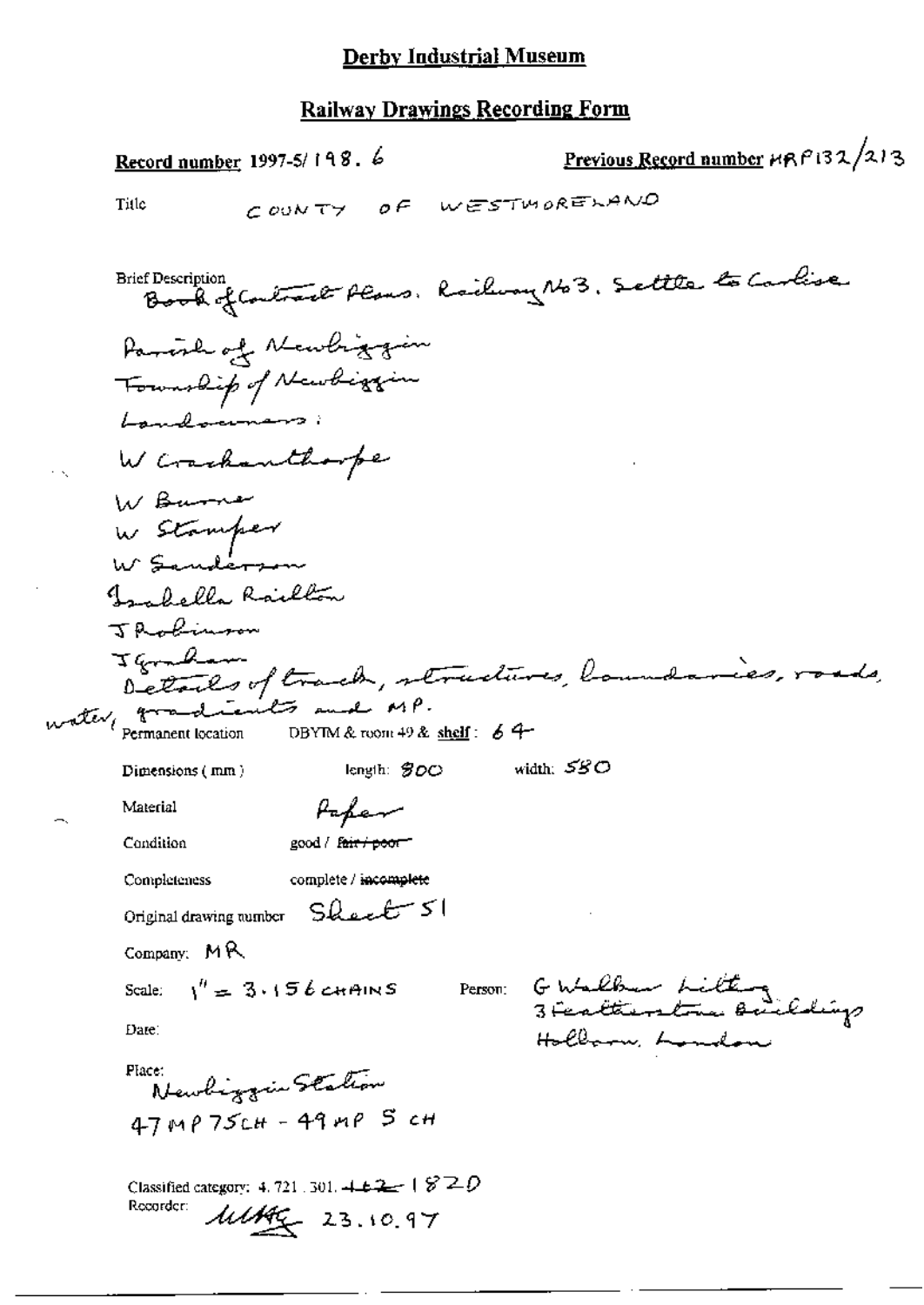Record number 1997-5/198. 7

Previous Record number HRP132/213

Title

Recorder:

 $\frac{\text{11149}}{4}$  23.10.97

Brief Description Book of Contract Plans. Railway No 3. Settle to Carlise Parish of Kirkeland Township of Culgarith Landonners: W Crachanthorpe JH Servell JHindson H Boagman Clair Marlean  $\tau$   $\tau$   $\tau$   $\tau$   $\tau$   $\tau$ TRichardson GWALBernon Details of touch, structures, boundaries, roads, witer, gradients and MP. Permanent location DBYIM & room 49 & shelf:  $64$ width:  $530$ length: 800 Dimensions (mm) Peper Material good / fairripoor Condition complete / incomplete Completeness Original drawing number Sharet 52 Company:  $MR$ Person: GWalker Litting Scale:  $\sqrt{n} = 3.156$  chains Date: Hallarm, Landon Place:  $49MP5CH - SDMPISCH$ Classified category: 4, 721, 301,  $\mathbf{1} \oplus \mathbf{2}$ ,  $\mathbf{1} \otimes \mathbf{2}$ ,  $\mathbf{0}$